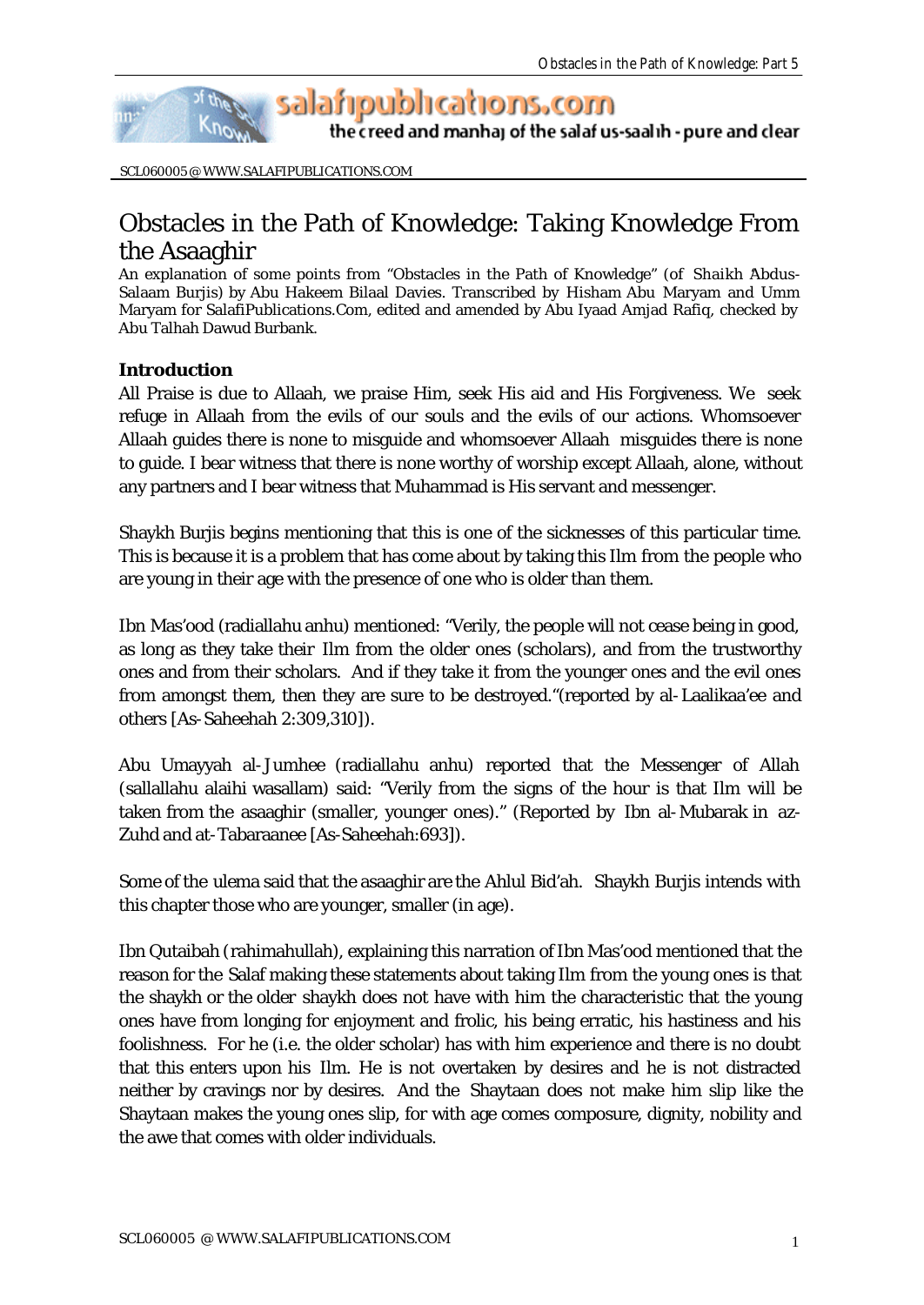As for the young ones, then some of the things that the older shaykh is for the most part free of, the young one can have these affairs enter upon him, (from desires, cravings, the shaitaan making him slip etc.). And if those things enter upon him and he begins to give fataawaa, then he will be destroyed and he will destroy others ('Naseehatu Ahlil Hadeeth' of al-Khateeb al-Baghdaadi p.16).

Ibn Abdul Barr (radiallahu anhu) mentioned that Umar (radiallahu anhu) said: "Verily, I know when the people are in a sound, rectified state and when they are corrupt. If the fiqh come to them from the small ones, then verily the older ones will find it hard to accept it. And if the fiqh comes to them from the older ones, then the younger ones will follow and they will both be guided."

Abdullah (we assume Ibn Mas'ood - radiallahu anhu) mentioned: "Verily, you will not cease to be in goodness as long as Ilm comes to you from the older ones. And, if the Ilm is in the young ones, then verily the older ones will make the young ones out to be foolish"

Shaykh Burjis then explains: "In these last two statements is one of the reasons for not taking the Ilm from the smaller ones –(as was mentioned by Ibn Qutaibah) and that is the fear that Ilm will be rejected if it comes from a younger person.(…he goes on to say…) The intent here is not to make hijrah from the Ilm of the small person (i.e. reject completely) with the presence of the older person. Rather the intent is to put the people in their correct and proper places.

As for the young one who is up and coming and seems to have intelligence and have some Ilm, then his position should be in the schools or giving reminders and in the assistance of research. As for that this person is put on a pedestal for fatawa and that one writes to him with questions - then no, a thousand no's, because that is a death for him and a fitnah and a deception."

Fudhayl ibn Iyaad (rahimahullah) mentioned: "If I was to see a person and the people had gathered around him then I would say 'Verily this is a mad individual!' Because who from the people has people gathering around him except that he wants to make his speech beautiful".

Fudayl ibn Iyaad (rahimahullah) mentioned: "It has reached me that the scholars of the past, if they were to learn then they would act, and if they acted then they would become busy with acting and if they became busy acting upon their Ilm they would be lost by the people. And if they are lost, then they would be sought. And if they are sought verily they would flee." (Siyar A'laamin Nubalaa 8/434)